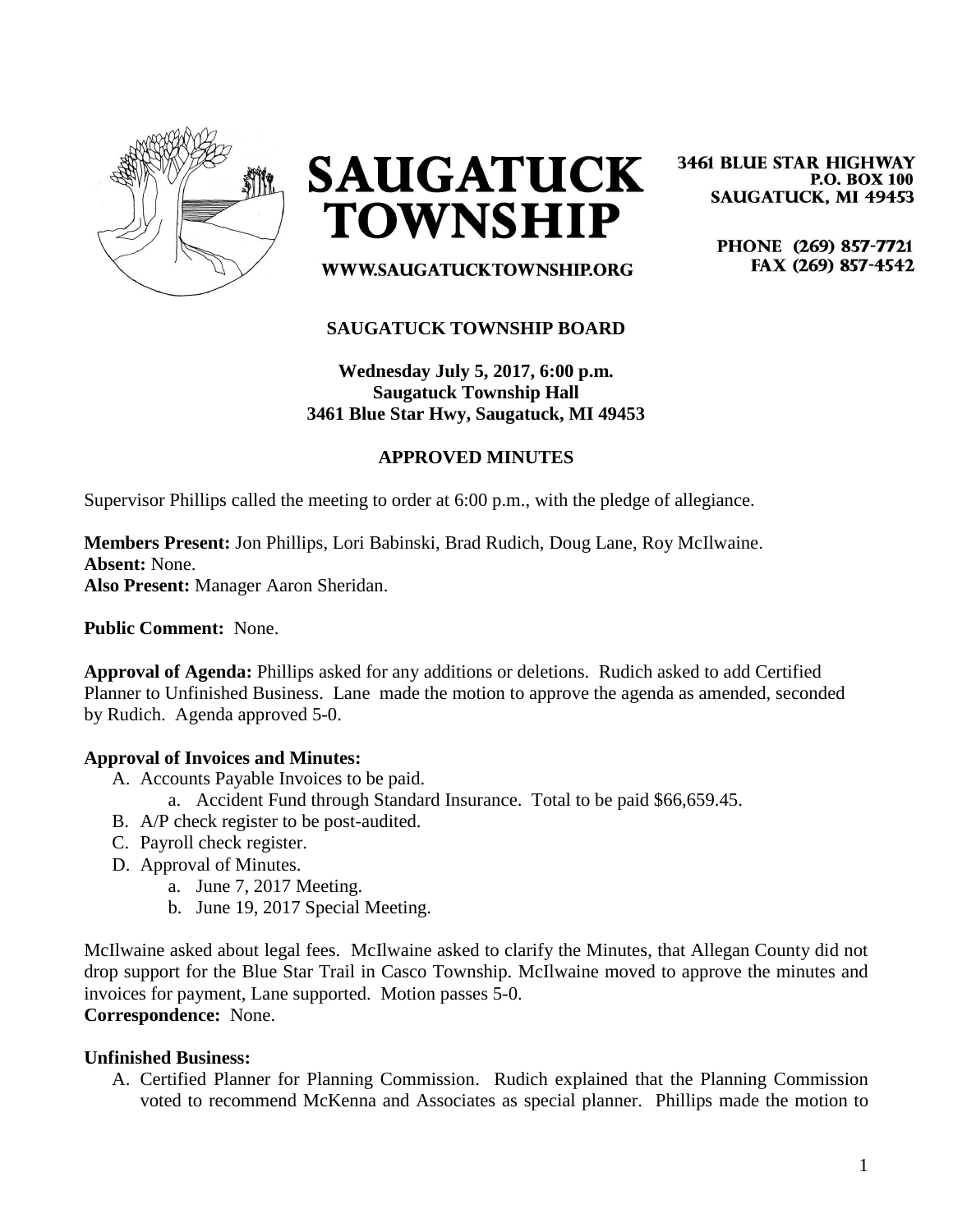hire McKenna and Associates, McIlwaine supported. Rudich discussed using McKenna in the future as needed. Motion passes 5-0.

### **New Business:**

- A. Legislative Update with Mary Whiteford. Whiteford updated the Township Board with the State of Michigan Budget. Revenue sharing would increase. Kalamazoo River study to improve the river with State Grants. Broadband solutions for Allegan County were being discussed. Auto insurance State funding for assigned claims. McIlwaine asked about school funding. Phillips asked about Medical Marijuana updates.
- B. Board Appointments. Phillips stated there were two spots on the Planning Commission, and one ZBA appointment. Phillips made the motion to appoint Chris Lozano to the Planning Commission, with support from Babinski. Motion passes 5-0. Phillips made the motion to appoint Andy Preitz to the Planning Commission, McIlwaine supported. Motion passes 5-0. Phillips made the motion to appoint Ric Brady as Alternate to the ZBA, McIlwaine supported. Motion passes 5-0. McIlwaine thanked Joe Milauckus for his service.
- C. Resolution Non-Motorized Trail. Sheridan stated that the Resolution states that the Tri-Community Parks Plan, the Tri-Community Master Plan and the Blue Star Corridor Overlay District all show the community desire for a non-motorized trail system. Discussion on completion of current section and volume of use. McIlwaine made the motion to adopt the Resolution to support Tri-Community Planning and Blue Star Highway Corridor Development of Non-Motorized Trail Ways, Rudich supported. Roll Call Vote: Lane, Babinski, McIlwaine, Phillips, Rudich all vote yes. Resolution passes 5-0.
- D. Resolution to Support Comcast Service to  $62<sup>nd</sup>$  St. Sheridan stated that residents had a survey of support with a group of signatures, asking for internet service on  $62<sup>nd</sup>$  and Indian Point Rd. Discussion on high speed internet options. Lane made the motion to support the Resolution of Support for Increased Residential Customer Access to Broadband Internet Services in Saugatuck Township, with support from Rudich. Roll call vote: Rudich, Phillips, McIlwaine, Babinski, Lane all vote yes. Resolution passes 5-0.
- E. Cemetery Garden Plaque. Sheridan suggested the Board to discuss a plaque at the Riverside Cemetery to thank Deb Wester for her work and expenses on the garden in front of the Cemetery sign. Wester has not asked for re-imbursement for expenses and recently won an award from the Garden Club for the garden. Sheridan suggested the Board approve a plaque and installation not to exceed \$500. McIlwaine made the motion to approve a plaque and installation not to exceed \$500 in appreciation of Deb Wester, support from Phillips. Motion passes 5-0.

# **Committee Reports:**

- A. Planning Commission. Rudich stated the Planning Commission met to recommend a Planner to the Township Board.
- B. Road Commission. Sheridan stated that Sandra Lane and Sharon Lane were completed. McIlwaine stated that Riverside Dr. was graded.
- C. Interurban. Babinski reported that the ridership for May was 5817, second highest ever. Phyllis Yff was looking at dispatch software.
- D. Fire Board. McIlwaine reported that the fire boat had been used 7 times. 182 students had successfully completed home escape plans. McIlwaine suggested the Township have an AED.